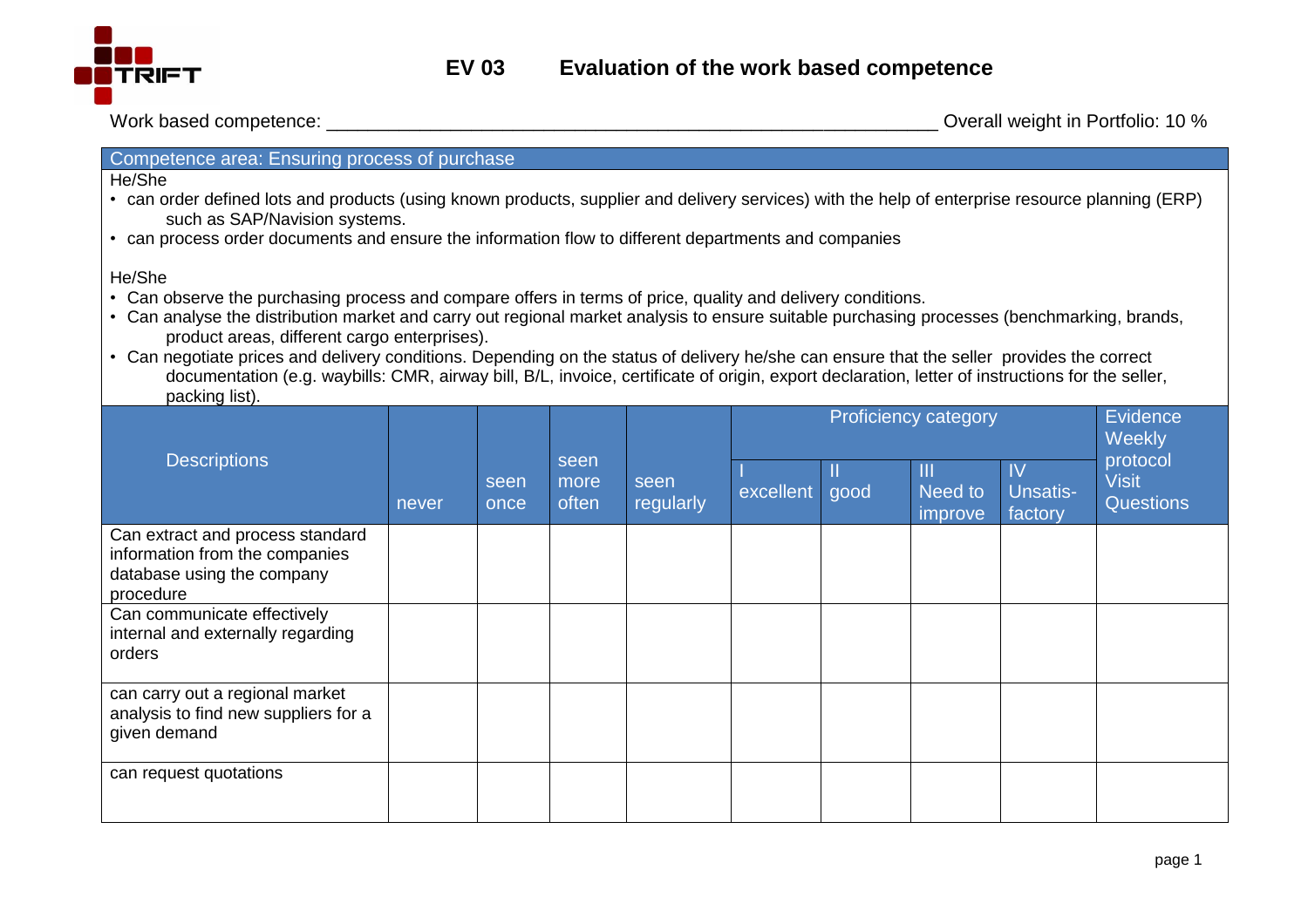

| can compare offers regarding<br>price, product quality and<br>distribution conditions                     |  |  |  |  |  |
|-----------------------------------------------------------------------------------------------------------|--|--|--|--|--|
| can negotiate con<br>ditions within a given framework                                                     |  |  |  |  |  |
| can compile the necessary<br>information for the supplier                                                 |  |  |  |  |  |
| can monitor an ongoing purchase<br>process with the help of the<br>company's ERP / information-<br>system |  |  |  |  |  |
| Comments assessor 1                                                                                       |  |  |  |  |  |
| Comments assessor 2                                                                                       |  |  |  |  |  |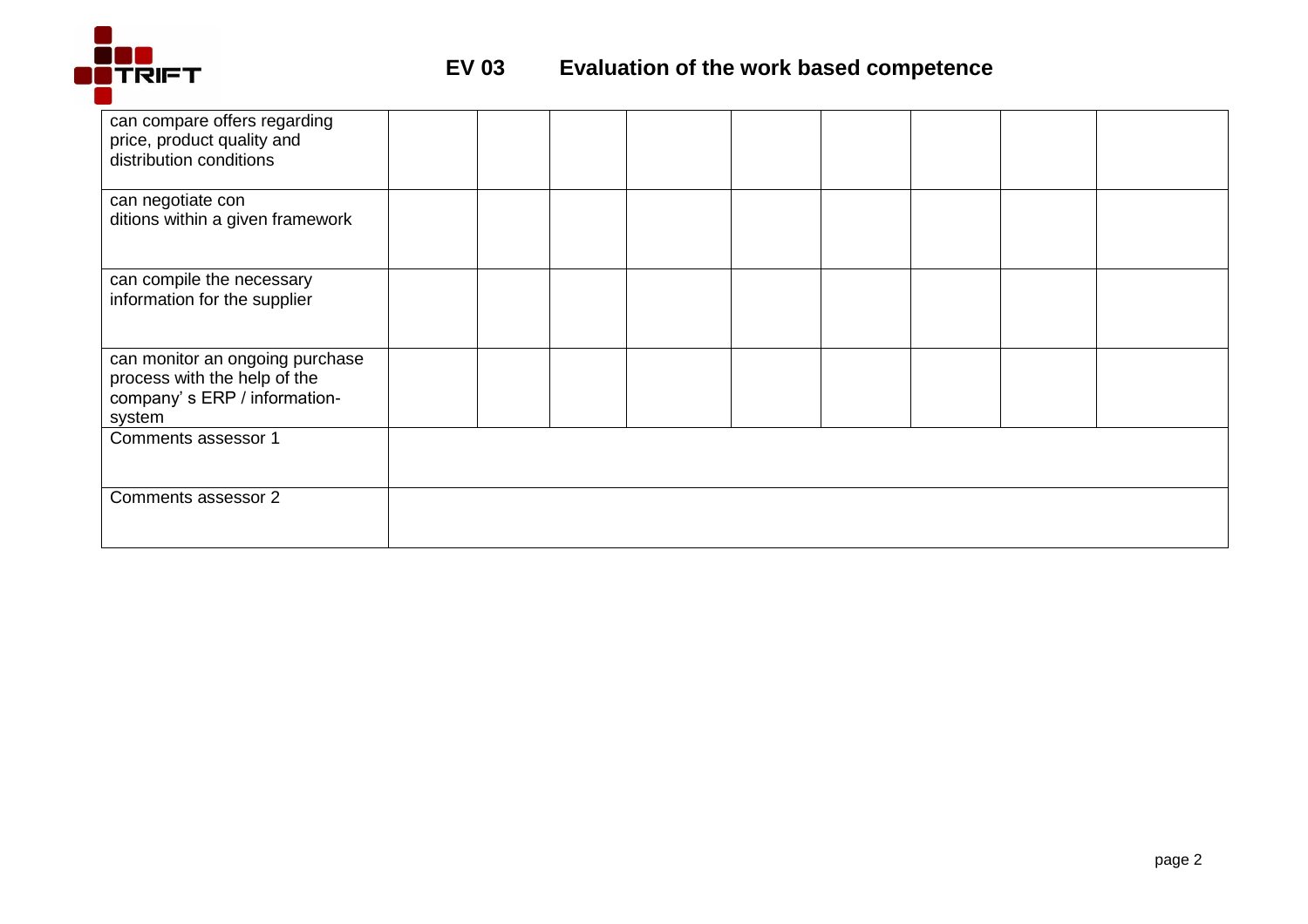

## **Competence area: Observing and analysing foreign markets and foreign contexts**

#### He/She

• Can collect company data such as market share, turnover or history, current buyers, suppliers etc and produce statistics and figures as requested by the company.

### He/She

- Is able to identify specific strengths and measures required to determine the company's market position.
- Can use marketing tools for market analysis (e.g. SWOT analysis, competitor analysis, etc) according to predefined information needs.
- Can obtain information about given market players and institutions in different foreign countries.
- Can prepare information about foreign markets, taking into account known indicators for market development (e.g. growth rate, productivity, etc).

| <b>Descriptions</b>                                                                                                                     | never | seen<br>once | seen<br>more<br>often | seen<br>regularly | <b>Proficiency category</b> |      |                         |                                      | Evidence<br>Weekly                           |
|-----------------------------------------------------------------------------------------------------------------------------------------|-------|--------------|-----------------------|-------------------|-----------------------------|------|-------------------------|--------------------------------------|----------------------------------------------|
|                                                                                                                                         |       |              |                       |                   | excellent                   | good | Ш<br>Need to<br>improve | $\mathsf{IV}$<br>Unsatis-<br>factory | protocol<br><b>Visit</b><br><b>Questions</b> |
| can look for data within the<br>company about the current market<br>position of the company and find<br>indicators for developments     |       |              |                       |                   |                             |      |                         |                                      |                                              |
| can collect key data of the<br>company's sellers / buyers and<br>markets                                                                |       |              |                       |                   |                             |      |                         |                                      |                                              |
| can use research tools and<br>software to acquire necessary<br>information                                                              |       |              |                       |                   |                             |      |                         |                                      |                                              |
| can compile a report / presentation<br>about market players, market<br>structure and development from<br>the perspective of the company |       |              |                       |                   |                             |      |                         |                                      |                                              |